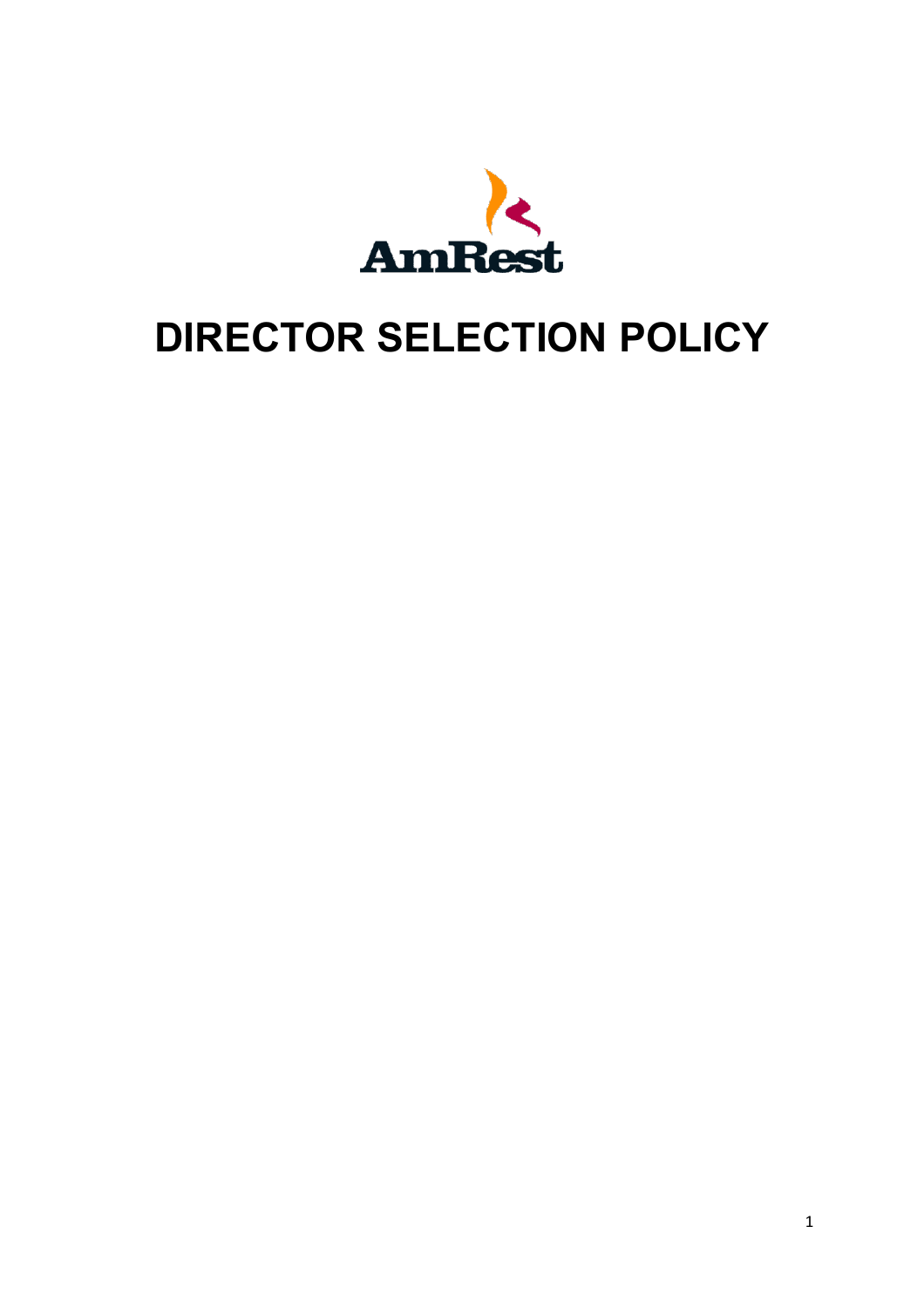# **Article 1. Purpose**

This Director Selection Policy (hereinafter, the "**Policy**") of AmRest Holdings, SE (the "**Company**") seeks to set forth certain guidelines regarding the selection of directors for the purposes of guiding the proceedings of the Board of Directors and the Remunerations and Nominations Committee in this area.

Pursuant to the provisions of the Good Governance Code of Listed Companies (*Código de buen gobierno de las sociedades cotizadas*) approved by the Spanish National Securities Market Commission (*Comisión Nacional del Mercado de Valores* -**CNMV**-), this Policy (i) is specific and ascertainable, (ii) ensures that the search and selection processes, as well as the motions regarding the appointment, re-election or ratification of directors is duly supported by a prior analysis of the needs of the Board of Directors, and (iii) it favors diversity of knowledge, experience and gender.

# **Article 2. Scope of application**

This Policy shall apply to the selection of prospective directors who are natural persons and, where appropriate, of the natural persons who are going to represent any prospective corporate director.

# **Article 3. Process for the selection of prospective directors**

# *3.1. Prior analysis of needs*

Processes for the selection of prospective directors shall be based upon a prior analysis of the needs of the Company and of the Board of Directors itself. Such analysis shall be carried out by the Board of Directors with the advice of the Remunerations and Nominations Committee.

# *3.2. Search of prospective directors*

In the process for the selection of prospective directors, those individuals who meet the requirements laid down in this Policy and who, given their profile and description, favor diversity of knowledge, skills, experiences and gender on the Board of Directors, shall be considered, and any implicit bias which might entail any manner of discrimination and specifically hamper selection of female directors shall be prevented.

Directors may suggest to the Remunerations and Nominations Committee any potential candidate who meets the requirements hereunder laid down.

#### *3.3. Requirements that prospective directors must meet*

Prospective directors of the Company shall meet the following requirements:

- Be honest, appropriate persons of well-known ability, competence, experience and merits.
- Be trustworthy professionals, whose conduct and career are in line with the principles laid down in the Code of Business Conduct and with the views and values of the AmRest Group.

Additionally, the Remunerations and Nominations Committee shall define the required duties and skills of candidates who must fill each vacancy and evaluate the required time and dedication for them to effectively discharge their duties.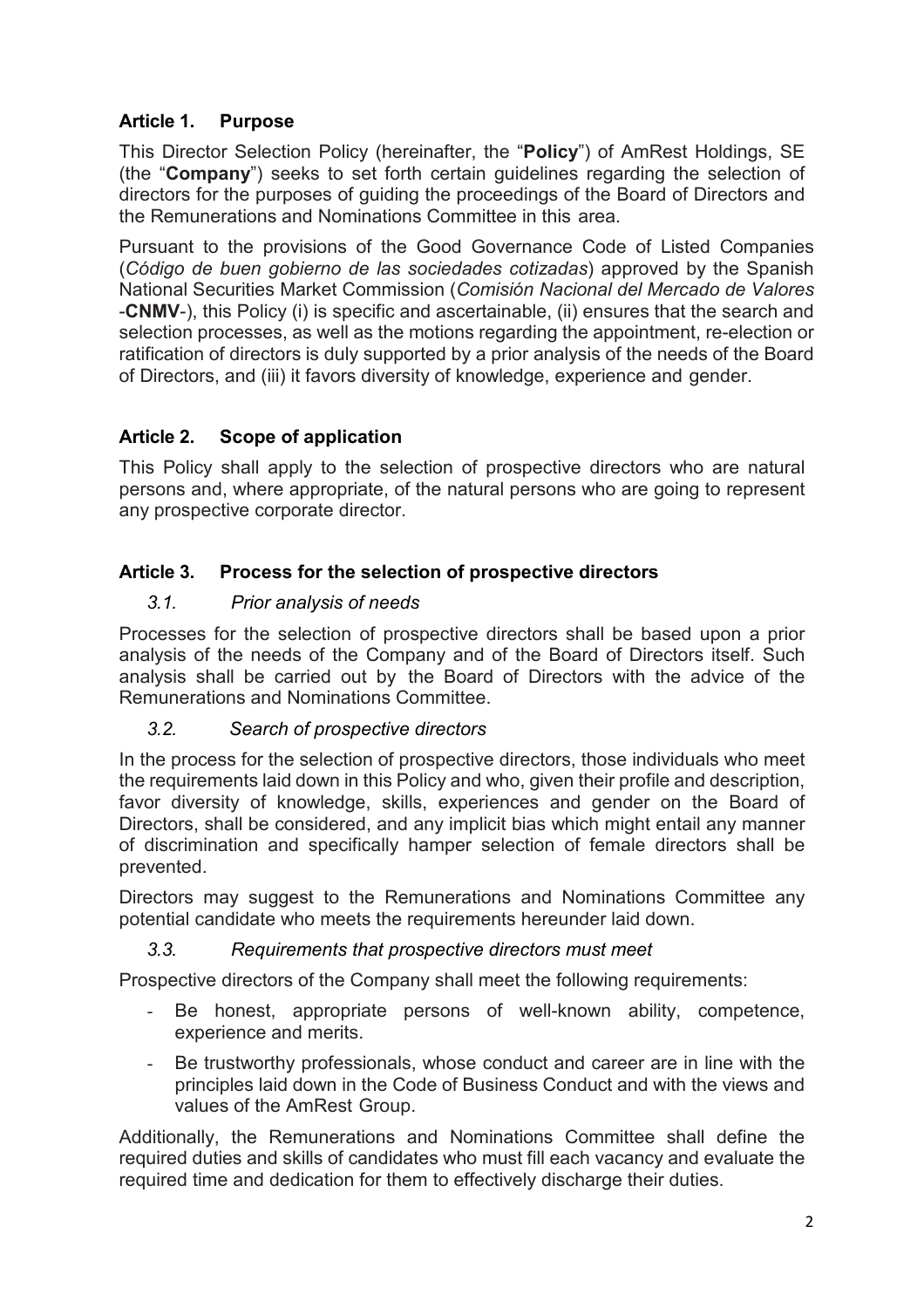In the process for the selection of directors, efforts shall be made so that the Board of Directors would reach an appropriate balance of profiles, knowledge, skills, careers and experiences so that multiple viewpoints are contributed to the discussion of the business transacted and the decision-making process is enriched.

#### *3.4. Non-eligibility to be a director*

Those persons who are involved in any legal grounds of disqualification to hold the office of director or who do not meet the requirements laid down by the Company's internal corporate governance rules to be a director, shall not be eligible to be a director.

Namely, the Board of Directors shall not propose or appoint anyone who holds the office of director at the same time in more than four listed companies other than the Company, to fill any vacancy as director.

The Remunerations and Nominations Committee shall take all necessary measures and make the necessary enquiries to ensure that the candidates are not involved in any of the scenarios described in the foregoing paragraphs.

#### *3.5. Expert's assistance*

The Company may rely on external advisors with regard to the prior analysis of the needs of the Company, the search or assessment of potential candidates or the evaluation of their performance.

It is incumbent on the Remunerations and Nominations Committee to establish and ensure the effective independence of the experts referred to in the paragraph above.

#### **Article 4. Appointment, ratification or re-election of directors**

Directors shall be appointed by the General Meeting of Shareholders or by the Board of Directors, pursuant to statute and the corporate governance rules of the Company.

The motions regarding the appointment, ratification of re-election of directors that the Board of Directors submits to the General Meeting of Shareholders for consideration, and the election decisions made by the Board of Directors, by virtue of the powers to co-opt legally attributed to it, must be preceded by (i) the relevant motion from the Remunerations and Nominations Committee as regards independent directors, or (ii) the relevant report submitted by said Committee, as regards the remaining categories of directors. Such motions and reports shall be prepared by the Remunerations and Nominations Committee and the classification of the relevant directors shall be included therein.

A report issued by the Board of Directors in support of the motion regarding the appointment of directors that the Board would submit to the General Meeting of Shareholders, shall be provided at any rate, assessing the performance, experience and qualifications of the proposed candidate. Such report shall be attached to the minutes of the General Meeting of Shareholders or of the meeting of the Board itself. Likewise, in case of ratification or re- election of directors, the report in support of the motion shall assess the quality of work and the dedication to office by the proposed directors during his/her mandate, in addition to compliance with the Company's corporate governance rules.

Where the Board of Directors departs from the motions and reports of the